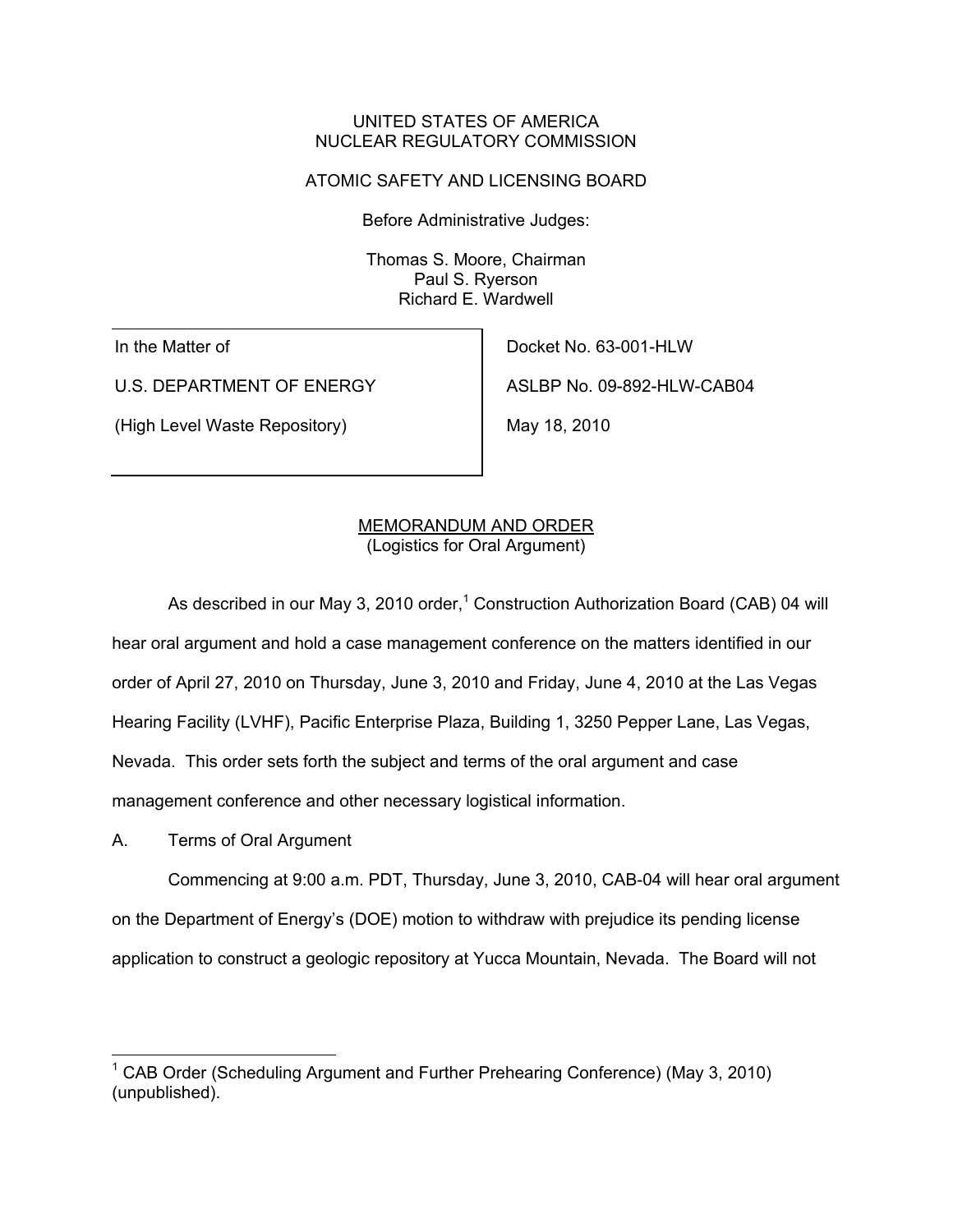hear any argument on the grant or denial of the five pending intervention petitions.<sup>2</sup>

 DOE, as the movant, and the other proponents of the DOE motion will have two-and-ahalf hours for argument and will be heard first. Counsel for DOE shall divide the time among the motion proponents as he and the other counsel agree. Counsel for DOE should not allocate argument time to any proponent that has not made substantial, substantive arguments in its response to DOE's motion on the subjects identified in the Board's May 3, 2010 order. In the event counsel cannot agree on an allocation of time, DOE counsel shall determine the time allocations. In allocating time, counsel for DOE shall grant the Staff 10 minutes for argument, no more than two minutes of which may be reserved for rebuttal. All counsel should confer and, to the extent practicable, avoid repetition in presenting their arguments. As the movant, DOE may reserve no more than 15 minutes for its rebuttal and, with the exception of the NRC Staff, all other proponents combined may have no more than 10 minutes for rebuttal. No later than 12:00 p.m. EDT, Friday, May 28, 2010, counsel for DOE shall file a statement of the time allocation among the motion proponents, including the name, affiliation, and proponent represented for each counsel presenting argument.

 The opponents of the DOE motion also shall have two-and-a-half hours for argument. Counsel for the State of Washington shall divide the time among the opponents of DOE's motion as he and the other counsel agree. Counsel for the State of Washington should not allocate argument time to any opponent that has not made substantial, substantive arguments in its response to DOE's motion on the subjects identified in the Board's May 3, 2010 order. In the event counsel cannot agree on an allocation of time, counsel for the State of Washington shall determine the time allocations. All counsel should confer and, to the extent practicable, avoid repetition in presenting their arguments. No later than 3:00 p.m. PDT, Friday, May 28,

-

- 2 -

<sup>&</sup>lt;sup>2</sup> See Petition of the State of South Carolina to Intervene (Feb. 26, 2010); State of Washington's Petition for Leave to Intervene and Request for Hearing (Mar. 3, 2010); Petition of Aiken County, South Carolina, to Intervene (Mar. 4, 2010); Petition to Intervene of the Prairie Island Indian Community (Mar. 15, 2010); National Association of Regulatory Utility Commissioners Petition to Intervene (Mar. 15, 2010).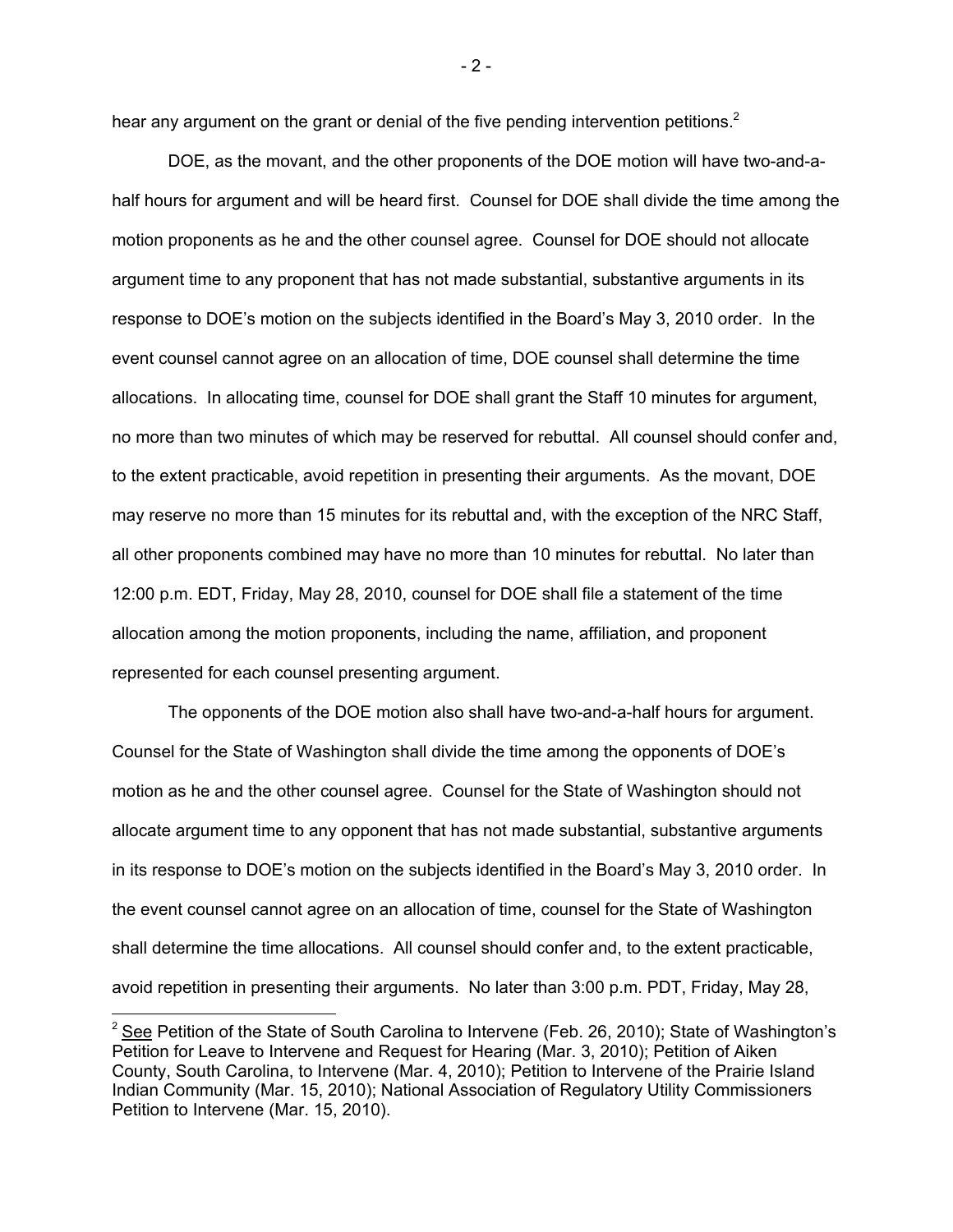2010, counsel for the State of Washington shall file a statement of the time allocations among the motion opponents, including the name, affiliation, and opponent represented for each counsel presenting argument.

 Oral argument shall be limited to counsel who have filed an appropriate notice of appearance and only one counsel for each party, petitioner, or interested governmental participant (IGP) shall present argument. Other counsel for parties, petitioners, or IGPs that are not presenting argument, however, are free to attend the June 3 argument if they wish. The Board will not hear argument from any amicus curiae or entertain any limited appearance statements pursuant to 10 C.F.R. § 2.315.

B. Terms of Case Management Conference

 On Friday, June 4, 2010 at 9:00 a.m. PDT, the Board will convene a case management conference to address DOE's plans for preserving its licensing support network (LSN) document collection, DOE's answers to the Board's questions set forth in Appendix C of its April 21, 2010 order, and the comments on DOE's LSN preservation plans. Counsel for DOE and the NRC Staff shall attend. Counsel for any other party, petitioner, or IGP are free to attend and, if they wish, participate. Because not all counsel will be attending the June 3 oral argument, the Board will permit participation in the case management conference by telephone.

C. Logistical Matters

 The proceeding of June 3 and 4, 2010 will be open to the public. They will also be web streamed for public viewing at the following links:

June 3: http://www.visualwebcaster.com/event.asp?id=69198

June 4: http://www.visualwebcaster.com/event.asp?id=69199

This web stream will be available for viewing for 90 days after the proceeding concludes.

1. Las Vegas Hearing Facility

Upon arrival at the front entrance of the LVHF, all persons seeking to enter the building

- 3 -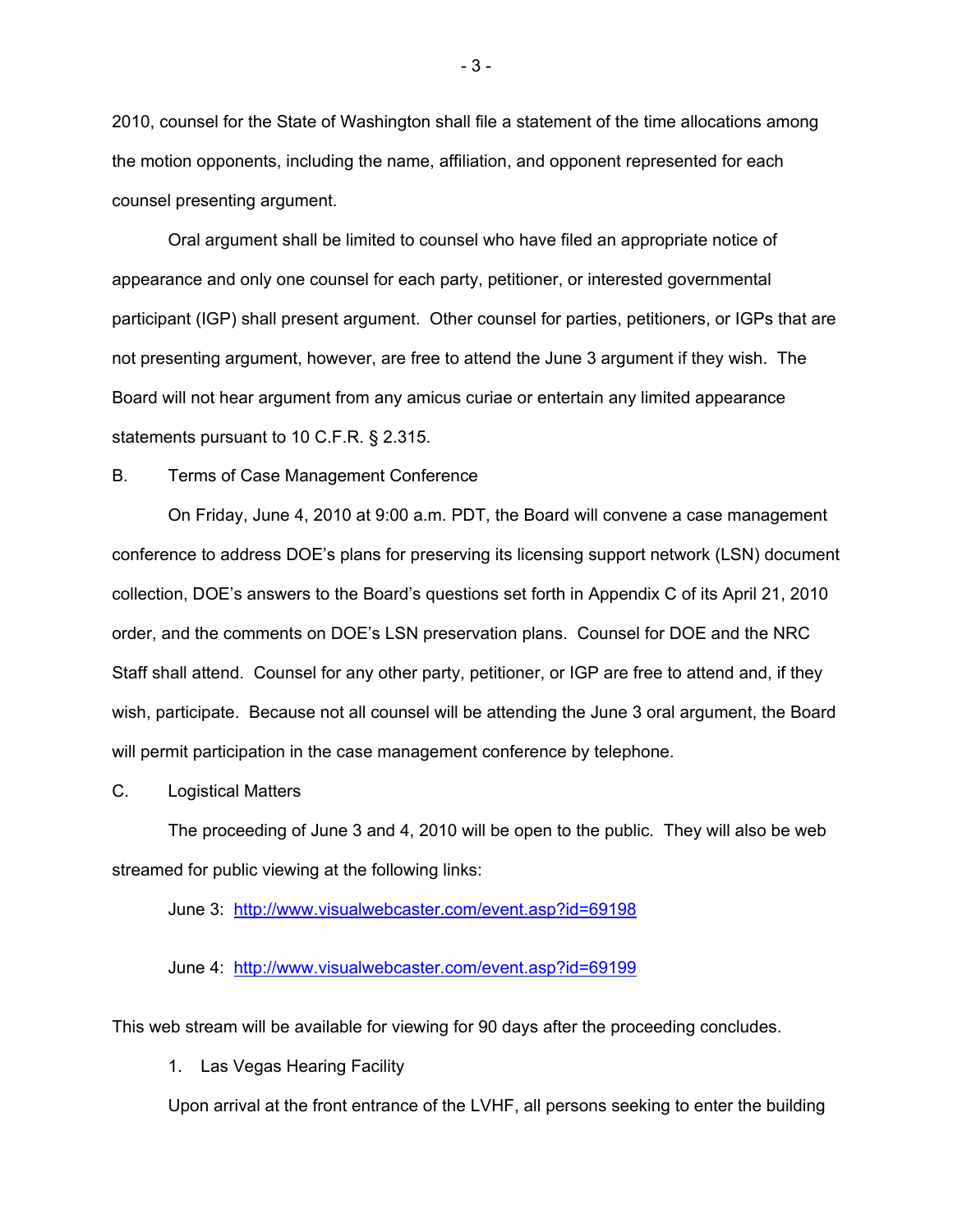will be required to present at least one form of state or federal government-issued photo identification and then undergo a security screening process. Given that the LVHF security procedures permit only a limited number of individuals to occupy the lobby at one time, people seeking entry may temporarily need to wait outside. Thus, everyone is encouraged to arrive at the LVHF well in advance of the beginning time for the argument and conference. Counsel should arrive even earlier to ensure that they do not disrupt the beginning of the proceedings.

2. Oral Argument Logistics

 For purposes of the June 3 oral argument, counsel tables in the well of the LVHF are reserved for counsel and will be assigned to relevant parties, petitioners, and IGPs. No other persons will be allowed in the well of the LVHF during argument.

3. Case Management Conference Logistics

For purposes of the June 4 conference, counsel tables will be assigned to counsel participating in the conference. On or before May 26, 2010, each party, petitioner and IGP attending the conference in person shall file a notice informing the Board of the names of counsel who will be representing the participant. Counsel for those parties, petitioners, and IGPs participating by telephone must notify both Karen Valloch (Karen.Valloch@nrc.gov) and Matthew Rotman (Matthew.Rotman@nrc.gov) by 5:00 p.m. EDT on May 26, 2010. Each participant shall provide the name of counsel that will be participating by telephone, and if more than one counsel, the number of locations from which counsel will be participating. Thereafter, on or before May 28, 2010, you will receive an e-mail containing the phone number and pass code required to connect to the conference.

4. Conference Rooms

Conference rooms will not be available to any parties, petitioners, or IGPs for either the June 3 oral argument or the June 4 case management conference.

5. Parking

Counsel may obtain a reserved parking space at the LVHF in connect with the oral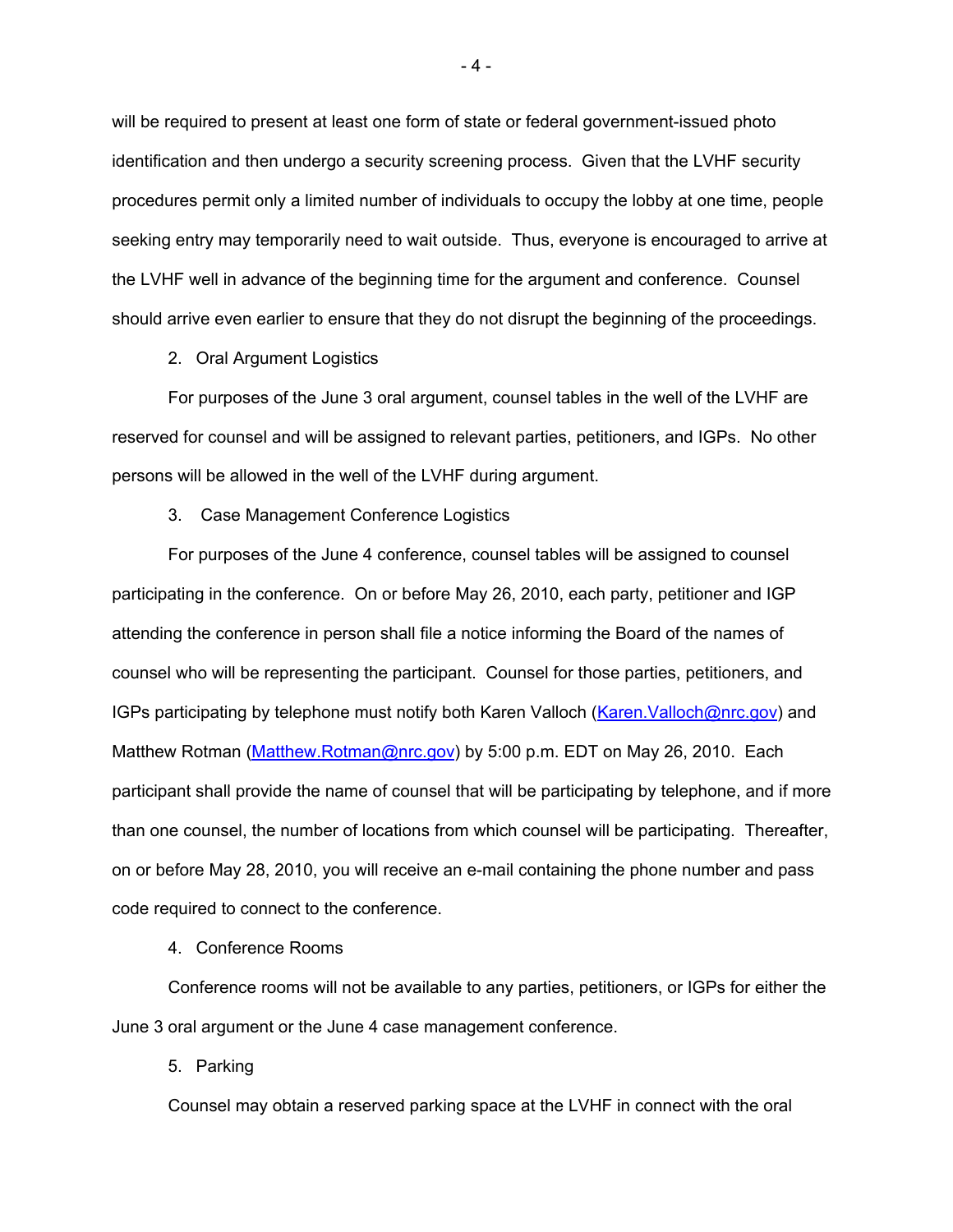argument and conference. To do so, counsel should submit a request to Joe Deucher (DDMSWebmaster.Resource@nrc.gov) on or before May 26, 2010. Use of such reserved parking spaces for June 3 and 4 will be limited to a maximum of two vehicles for each party, petitioner, or IGP and spaces will be available on a first come, first serve basis. Parking is limited to the time period starting one hour prior to the proceeding and ending one hour after the Board has adjourned for the day. Significant security restrictions apply and must be followed.

It is so ORDERED.

# FOR THE ATOMIC SAFETY AND LICENSING BOARD */RA/*

\_\_\_\_\_\_\_\_\_\_\_\_\_\_\_\_\_\_\_\_\_\_\_\_\_\_ Thomas S. Moore, Chairman ADMINISTRATIVE JUDGE

Rockville, Maryland May 18, 2010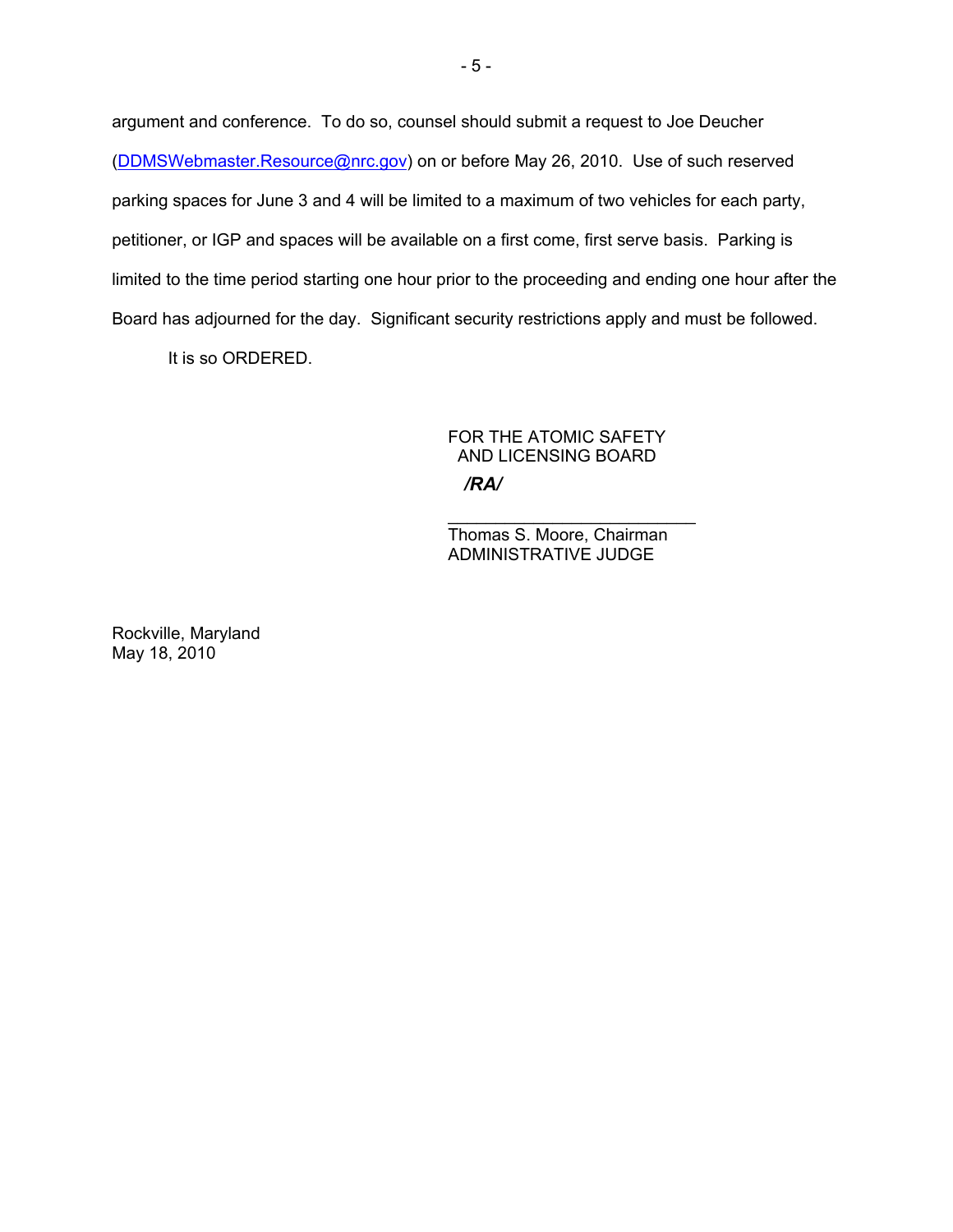#### UNITED STATES OF AMERICA NUCLEAR REGULATORY COMMISSION

In the Matter of (1)

U.S. DEPARTMENT OF ENERGY (DEPARTMENT OF A SALLY CONSTRUCTED ASSETS A DOCKET NO. 63-001-HLW

 $)$ 

 $)$ 

(High-Level Waste Repository) (a

) ASLBP No. 09-892-HLW-CAB04

# CERTIFICATE OF SERVICE

I hereby certify that copies of the foregoing Board MEMORANDUM AND ORDER (Logistics for Oral Argument), dated May 18, 2010, have been served upon the following persons by Electronic Information Exchange.

U.S. Nuclear Regulatory Commission Atomic Safety and Licensing Board (ASLBP) Mail Stop T-3F23 Washington, DC 20555-0001

### **Construction Authorization Board (CAB) 04**

Thomas S. Moore, Chair Administrative Judge tsm2@nrc.gov

Paul S. Ryerson Administrative Judge psr1@nrc.gov

Richard E. Wardwell Administrative Judge rew@nrc.gov

Anthony C. Eitreim, Esq., Chief Counsel ace1@nrc.gov Daniel J. Graser, LSN Administrator djg2@nrc.gov Matthew Rotman, Law Clerk matthew.rotman@nrc.gov Katherine Tucker, Law Clerk katie.tucker@nrc.gov Joseph Deucher ihd@nrc.gov Andrew Welkie axw5@nrc.gov Jack Whetstine jgw@nrc.gov Patricia Harich patricia.harich@nrc.gov Sara Culler sara.culler@nrc.gov

U.S. Nuclear Regulatory Commission Office of the General Counsel Mail Stop O-15D21 Washington, DC 20555-0001 Jessica Bielecki, Esq. jessica.bielecki@nrc.gov Elva Bowden Berry, Esq. elva.bowdenberry@nrc.gov Karin Francis, Paralegal kxf4@nrc.gov Joseph S. Gilman, Paralegal jsg1@nrc.gov Daniel W. Lenehan, Esq. daniel.lenehan@nrc.gov Andrea L. Silvia, Esq. alc1@nrc.gov Mitzi A. Young, Esq. may@nrc.gov OGC Mail Center OGCMailCenter@nrc.gov

U.S. Nuclear Regulatory Commission Office of Commission Appellate Adjudication Mail Stop O-16C1 Washington, DC 20555-0001 OCAA Mail Center ocaamail@nrc.gov

U.S. Nuclear Regulatory Commission Office of the Secretary of the Commission Mail Stop O-16C1 Washington, DC 20555-0001 Hearing Docket hearingdocket@nrc.gov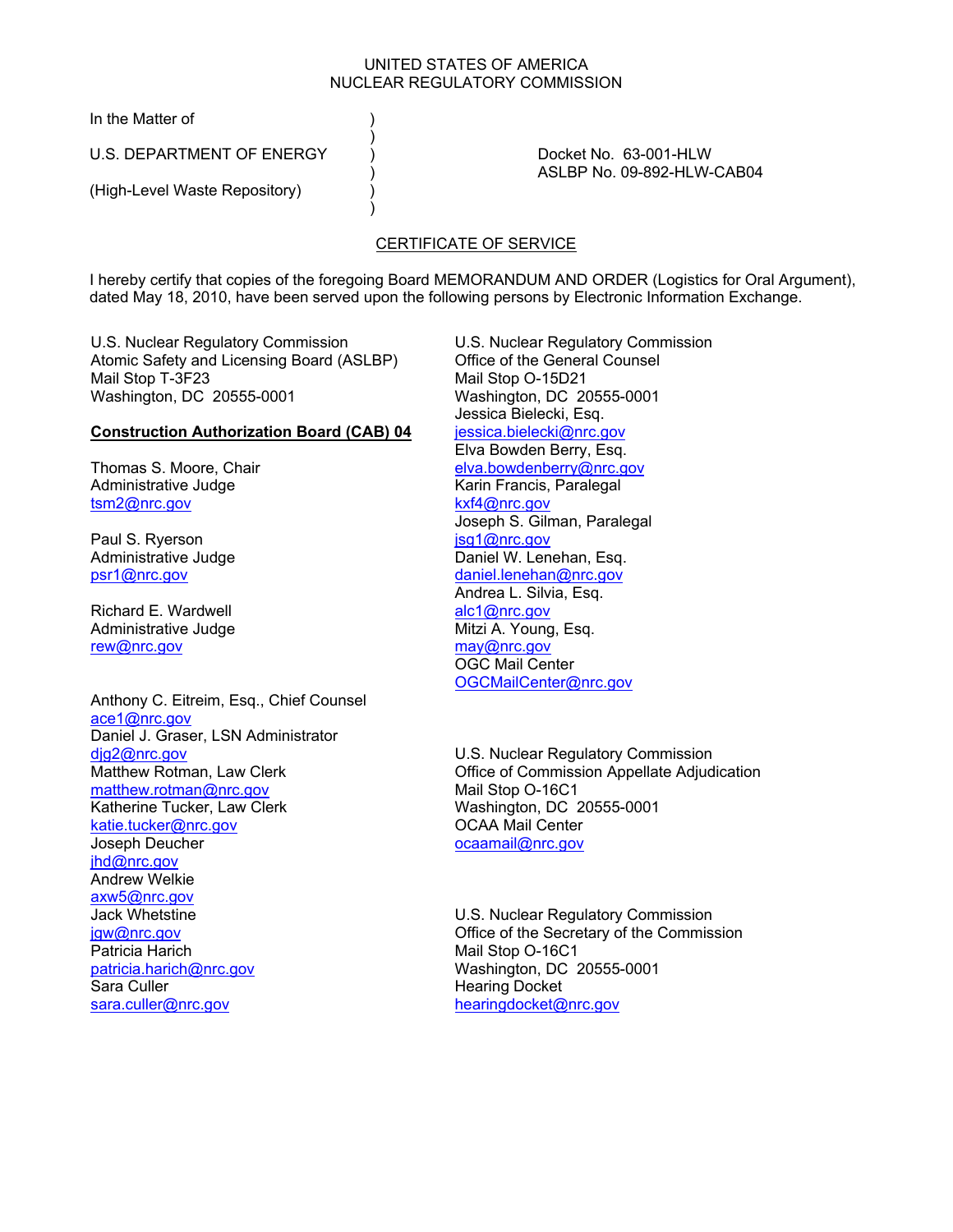U.S. Department of Energy Office of General Counsel 1000 Independence Avenue S.W. Washington, DC 20585 Martha S. Crosland, Esq. martha.crosland@hq.doe.gov Nicholas P. DiNunzio, Esq. nick.dinunzio@rw.doe.gov Scott Blake Harris, Esq. scott.harris@hq.doe.gov Sean A. Lev, Esq. sean.lev@hq.doe.gov James Bennett McRae ben.mcrae@hq.doe.gov Cyrus Nezhad, Esq. cyrus.nezhad@hq.doe.gov Christina C. Pak, Esq. christina.pak@hq.doe.gov Josephine L. Sommer, Paralegal josephine.sommer@hq.doe.gov

Office of General Counsel 1551 Hillshire Drive Las Vegas, NV 89134-6321 Jocelyn M. Gutierrez, Esq. jocelyn.gutierrez@ymp.gov

Office of Counsel, Naval Sea Systems Command Nuclear Propulsion Program 1333 Isaac Hull Avenue, SE, Building 197 Washington, DC 20376 Frank A. Putzu, Esq. frank.putzu@navy.mil

For U.S. Department of Energy USA-Repository Services LLC Yucca Mountain Project Licensing Group 1160 N. Town Center Drive, Suite 240 Las Vegas, NV 89144 Stephen J. Cereghino, Licensing/Nucl Safety stephen\_cereghino@ymp.gov

For U.S. Department of Energy Talisman International, LLC 1000 Potomac St., NW, Suite 300 Washington, DC 20007 Patricia Larimore, Senior Paralegal plarimore@talisman-intl.com

Counsel for U.S. Department of Energy Morgan, Lewis & Bockius LLP 1111 Pennsylvania Ave., NW Washington, DC 20004 Clifford W. Cooper, Paralegal ccooper@morganlewis.com Lewis M. Csedrik, Esq. lcsedrik@morganlewis.com Jay M. Gutierrez, Esq. igutierrez@morganlewis.com Raphael P. Kuyler, Esq. rkuyler@morganlewis.com Charles B. Moldenhauer, Esq. cmoldenhauer@morganlewis.com Thomas D. Poindexter, Esq. tpoindexter@morganlewis.com Alex S. Polonsky, Esq. apolonsky@morganlewis.com Thomas A. Schmutz, Esq. tschmutz@morganlewis.com Donald J. Silverman, Esq. dsilverman@morganlewis.com Shannon Staton, Legal Secretary sstaton@morganlewis.com Annette M. White, Esq. Annette.white@morganlewis.com Paul J. Zaffuts, Esq. pzaffuts@morganlewis.com

Counsel for U.S. Department of Energy Hunton & Williams LLP Riverfront Plaza, East Tower 951 East Byrd Street Richmond, VA 23219 Kelly L. Faglioni, Esq. kfaglioni@hunton.com Donald P. Irwin, Esq. dirwin@hunton.com Stephanie Meharg, Paralegal smeharg@hunton.com Michael R. Shebelskie, Esq. mshebelskie@hunton.com Belinda A. Wright, Sr. Professional Assistant bwright@hunton.com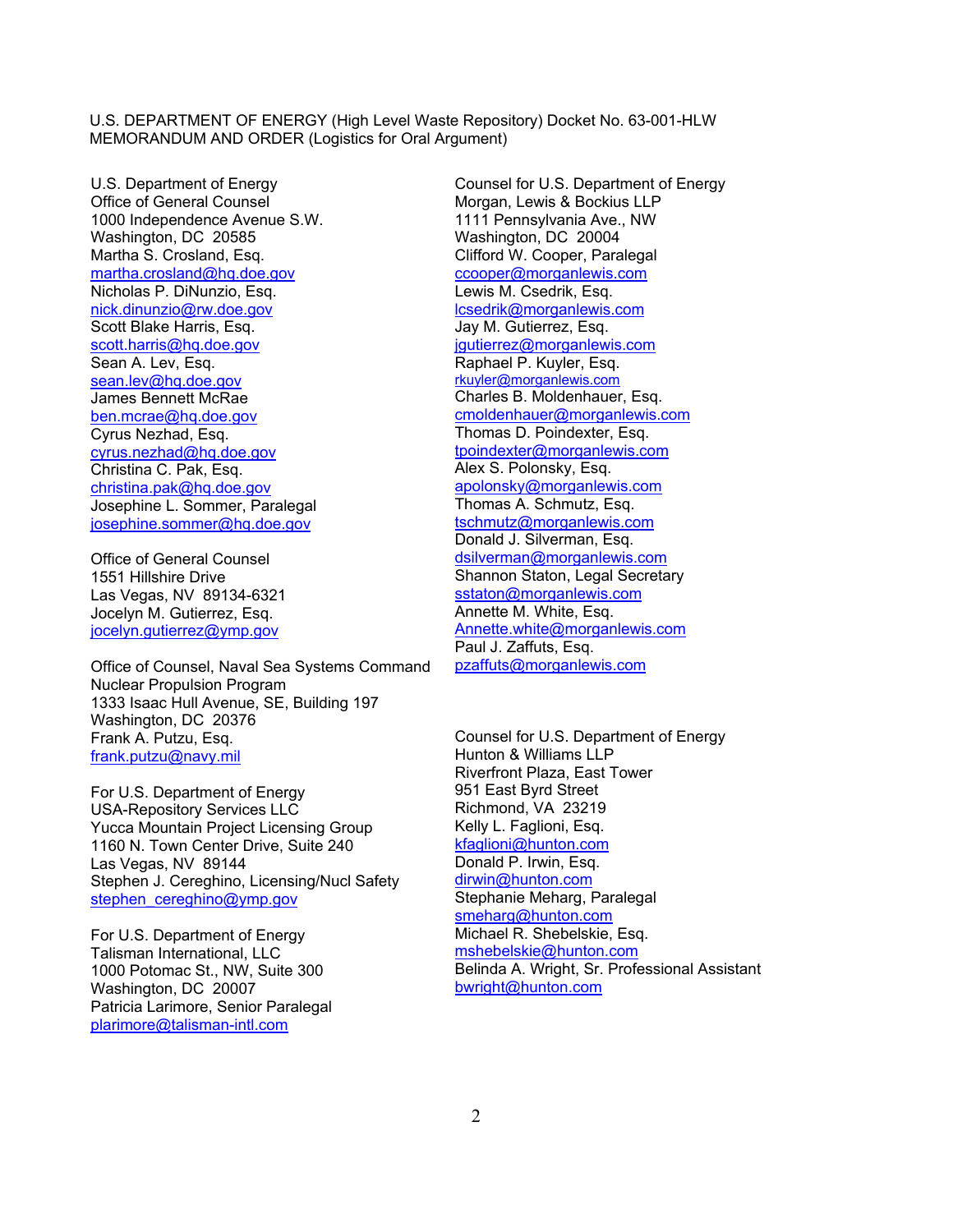Counsel for State of Nevada Egan, Fitzpatrick, Malsch & Lawrence, PLLC 1750 K Street, NW, Suite 350 Washington, DC 20006 Martin G. Malsch, Esq. mmalsch@nuclearlawyer.com Susan Montesi: smontesi@nuclearlawyer.com

Egan, Fitzpatrick, Malsch & Lawrence, PLLC 12500 San Pedro Avenue, Suite 555 San Antonio, TX 78216 Laurie Borski, Paralegal lborski@nuclearlawyer.com Charles J. Fitzpatrick, Esq. cfitzpatrick@nuclearlawyer.com John W. Lawrence, Esq. jlawrence@nuclearlawyer.com

Counsel for Lincoln County, Nevada Whipple Law Firm 1100 S. Tenth Street Las Vegas, NV 89017 Annie Bailey, Legal Assistant baileys@lcturbonet.com Adam L. Gill, Esq. adam.whipplelaw@yahoo.com Eric Hinckley, Law Clerk erichinckley@yahoo.com Bret Whipple, Esq. bretwhipple@nomademail.com

Lincoln County Nuclear Oversight Program P.O. Box 1068 Caliente, NV 89008 Connie Simkins, Coordinator jcciac@co.lincoln.nv.us

Counsel for Nye County, Nevada Ackerman Senterfitt 801 Pennsylvania Avenue, NW, #600 Washington, DC 20004 Robert Andersen, Esq. robert.andersen@akerman.com

Bureau of Government Affairs Nevada Attorney General 100 N. Carson Street Carson City, NV 89701 Marta Adams, Chief Deputy Attorney General madams@ag.nv.gov

Nevada Agency for Nuclear Projects Nuclear Waste Project Office 1761 East College Parkway, Suite 118 Carson City, NV 89706 Steve Frishman, Tech. Policy Coordinator steve.frishman@gmail.com Susan Lynch, Administrator of Technical Prgms szeee@nuc.state.nv.us

Lincoln County District Attorney P. O. Box 60 Pioche, NV 89403 Gregory Barlow, Esq. lcda@lcturbonet.com

For Lincoln County, Nevada Intertech Services Corporation PO Box 2008 Carson City, NV 89702 Mike Baughman, Consultant mikebaughman@charter.net

Counsel for Nye County, Nevada Jeffrey VanNiel, Esq. 530 Farrington Court Las Vegas, NV 89123 nbrjdvn@gmail.com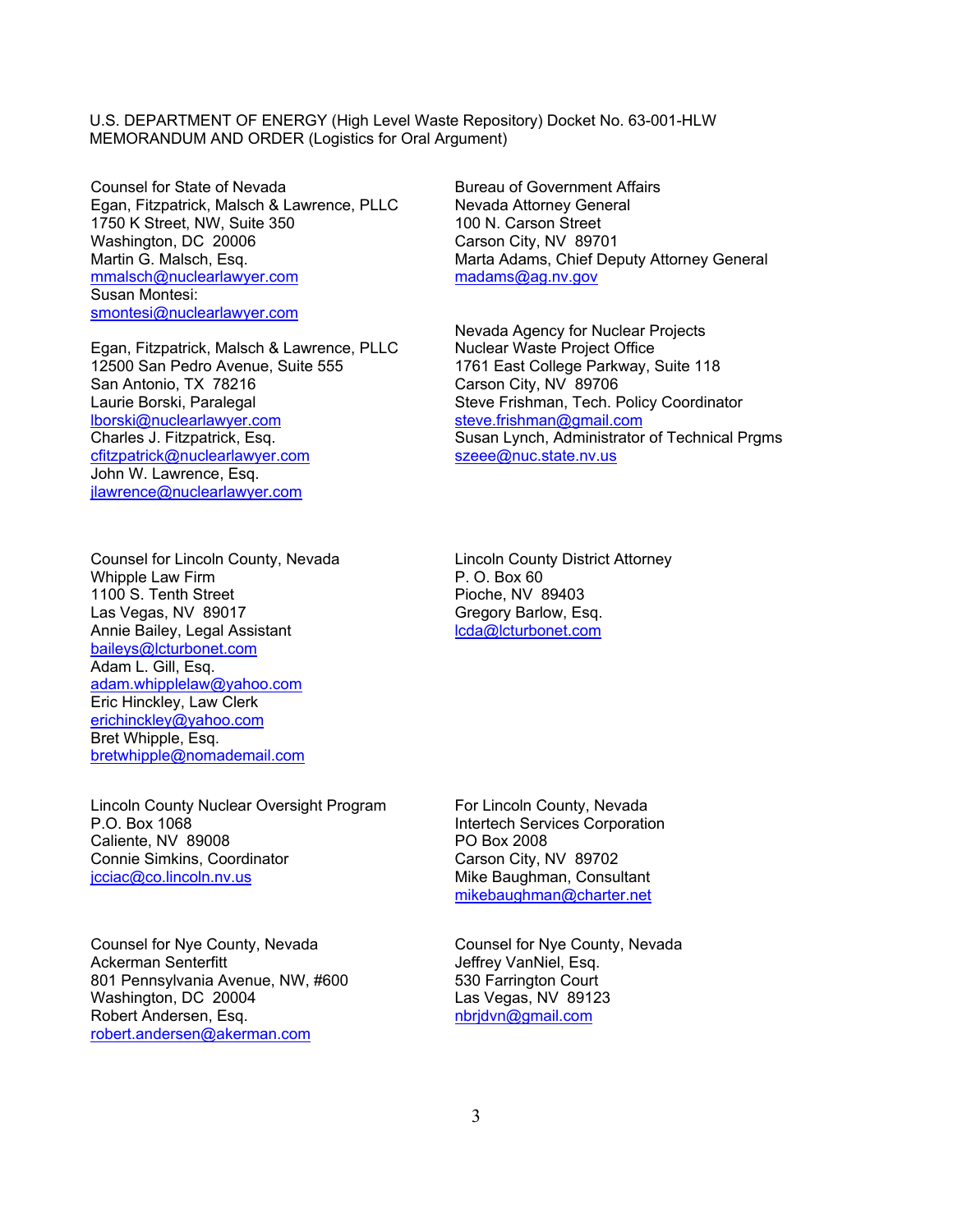Nye County Regulatory/Licensing Advisor 18160 Cottonwood Rd. #265 Sunriver, OR 97707 Malachy Murphy, Esq. mrmurphy@chamberscable.com

Clark County, Nevada 500 S. Grand Central Parkway Las Vegas, NV 98155 Phil Klevorick, Sr. Mgmt Analyst klevorick@co.clark.nv.us Elizabeth A. Vibert, Deputy District Attorney Elizabeth.Vibert@ccdanv.com

Counsel for Clark County, Nevada Jennings, Strouss & Salmon 1350 I Street, N.W., Suite 810 Washington, DC 20005-3305 Alan I. Robbins, Esq. arobbins@jsslaw.com Debra D. Roby, Esq. droby@jsslaw.com

Counsel for Eureka County, Nevada Harmon, Curran, Speilberg & Eisenberg, LLP 1726 M. Street N.W., Suite 600 Washington, DC 20036 Diane Curran, Esq. dcurran@harmoncurran.com Matthew Fraser, Law Clerk mfraser@harmoncurran.com

Nuclear Waste Advisory for Eureka County, Nevada 1983 Maison Way Carson City, NV 89703 Abigail Johnson, Consultant eurekanrc@gmail.com

Nye Co. Nuclear Waste Repository Project Office 2101 E. Calvada Boulevard, Suite 100 Pahrump, NV 89048 Zoie Choate, Secretary zchoate@co.nye.nv.us Sherry Dudley, Admin. Technical Coordinator sdudley@co.nye.nv.us

Counsel for Clark County, Nevada Jennings, Strouss & Salmon 8330 W. Sahara Avenue, #290 Las Vegas, NV 89117 Bryce Loveland, Esq. bloveland@jsslaw.com

Eureka County, Nevada Office of the District Attorney 701 S. Main Street, Box 190 Eureka, NV 89316-0190 Theodore Beutel, District Attorney tbeutel.ecda@eurekanv.org

Eureka County Public Works PO Box 714 Eureka, NV 89316 Ronald Damele, Director rdamele@eurekanv.org

For Eureka County, Nevada NWOP Consulting, Inc. 1705 Wildcat Lane Ogden, UT 84403 Loreen Pitchford, Consultant lpitchford@comcast.net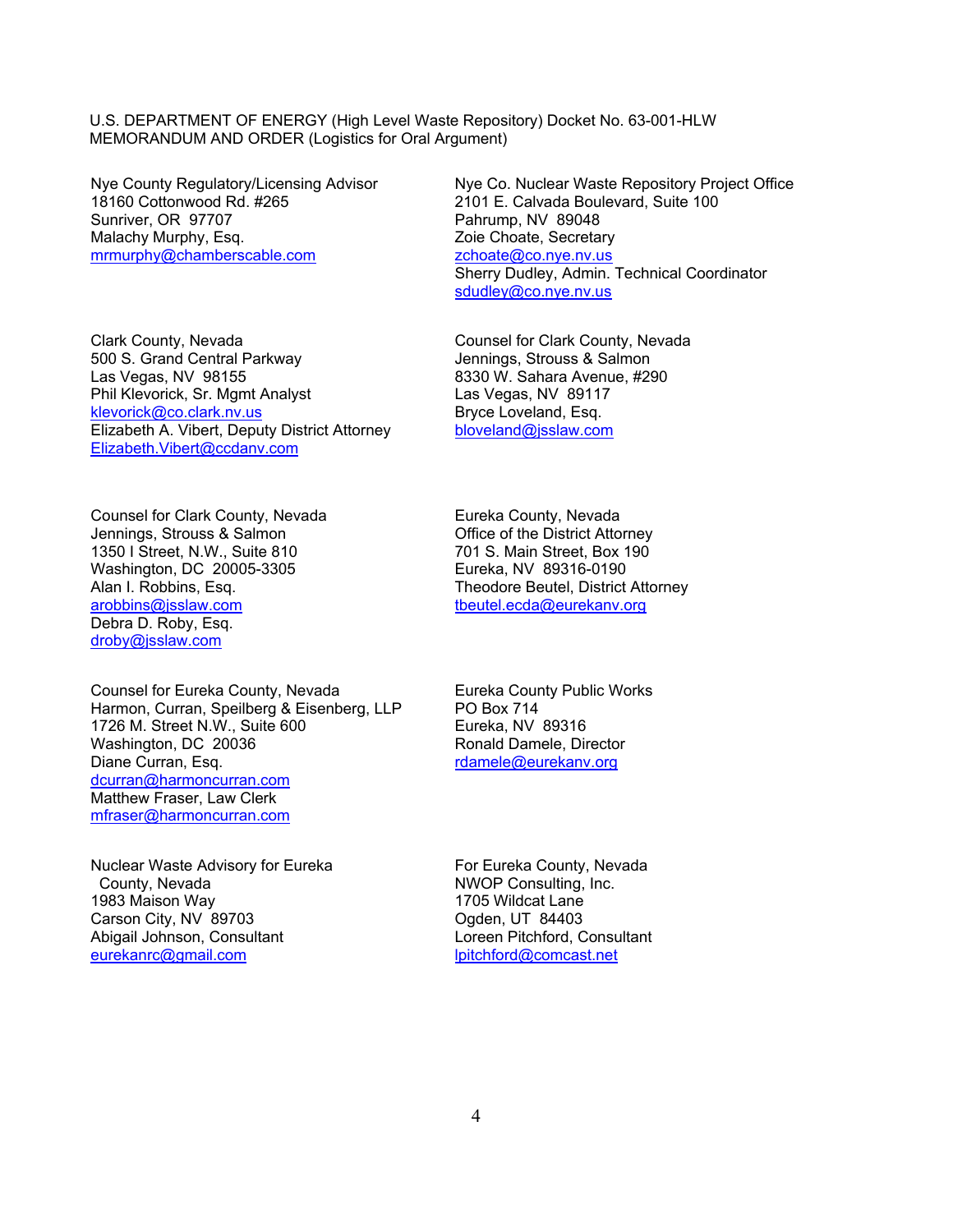Counsel for Churchill, Esmeralda, Lander, and Mineral Counties, Nevada Armstrong Teasdale, LLP 1975 Village Center Circle, Suite 140 Las Vegas, NV 89134-6237 Jennifer A. Gores, Esq. jgores@armstrongteasdale.com Robert F. List, Esq. rlist@armstrongteasdale.com

Mineral County Nuclear Projects Office P.O. Box 1600 Hawthorne, NV 89415 Linda Mathias, Director yuccainfo@mineralcountynv.org

White Pine County, Nevada Office of the District Attorney 801 Clark Street, #3 Ely, NV 89301 Richard Sears, District Attorney rwsears@wpcda.org

For White Pine County, Nevada Intertech Services Corporation PO Box 2008 Carson City, NV 89702 Mike Baughman, Consultant bigboff@aol.com

Inyo County Yucca Mountain Repository Assessment Office P. O. Box 367 Independence, CA 93526-0367 Alisa M. Lembke, Project Analyst alembke@inyocounty.us

Esmeralda County Repository Oversight Program-Yucca Mountain Project PO Box 490 Goldfield, NV 89013 Edwin Mueller, Director muellered@msn.com

For City of Caliente, Lincoln County, and White Pine County, Nevada P.O. Box 126 Caliente, NV 89008 Jason Pitts, LSN Administrator jayson@idtservices.com

White Pine County Nuclear Waste Project Office 959 Campton Street Ely, NV 89301 Mike Simon, Director wpnucwst1@mwpower.net Melanie Martinez, Sr. Management Assistant wpnucwst2@mwpower.net

Counsel for Inyo County, California Greg James, Attorney at Law 710 Autumn Leaves Circle Bishop, CA 93514 E-Mail: gljames@earthlink.net

Counsel for Inyo County, California Law Office of Michael Berger 479 El Sueno Road Santa Barbara, CA 93110 Michael Berger, Esq. michael@lawofficeofmichaelberger.com Robert Hanna, Esq. robert@lawofficeofmichaelberger.com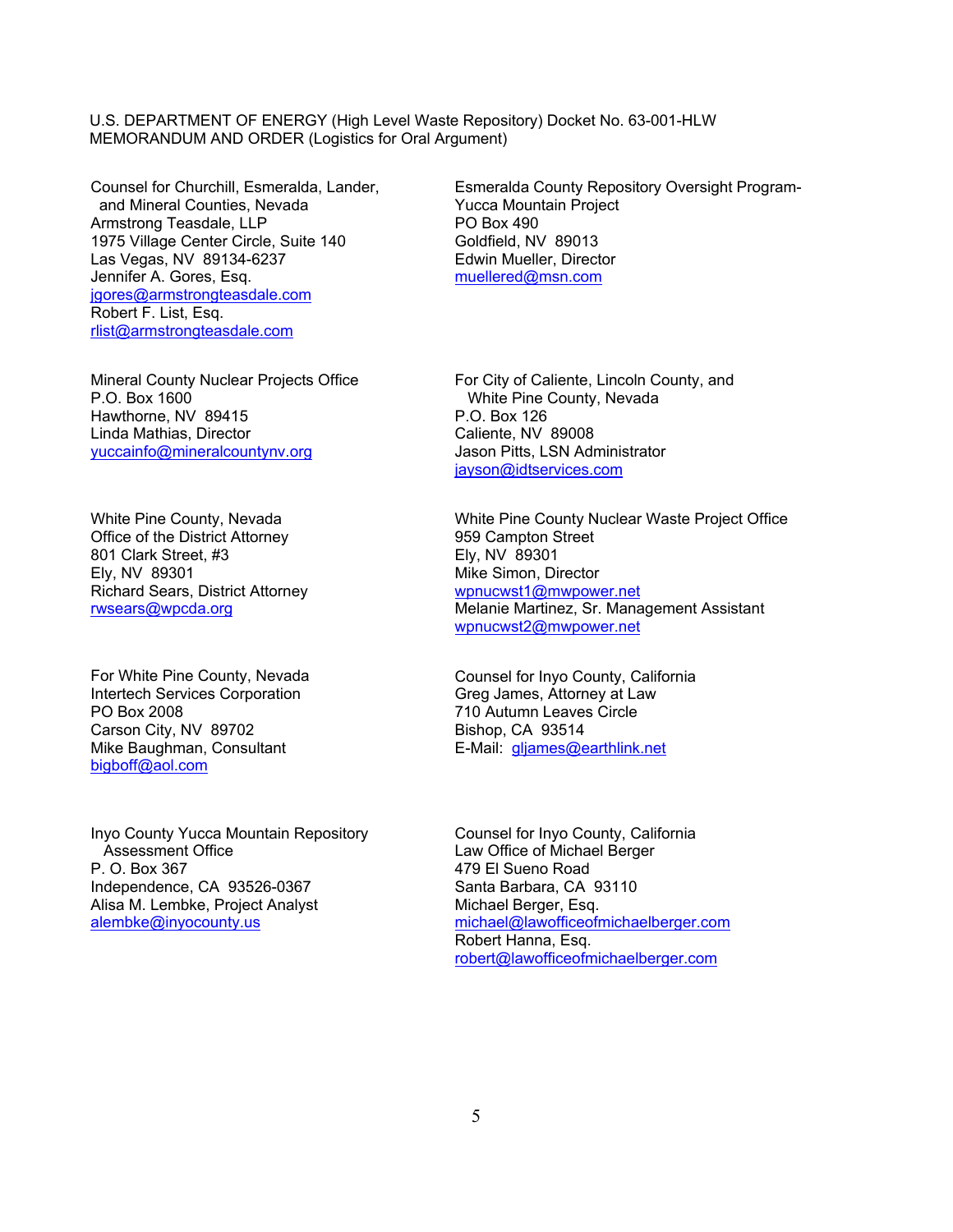California Energy Commission 1516 Ninth Street Sacramento, CA 95814 Kevin, W. Bell, Senior Staff Counsel kwbell@energy.state.ca.us

California Department of Justice Office of the Attorney General 1300 I Street, P.O. Box 944255 Sacramento, CA 94244-2550 Susan Durbin, Deputy Attorney General susan.durbin@doj.ca.gov Michele Mercado, Analyst michele.Mercado@doj.ca.gov

California Department of Justice Office of the Attorney General 1515 Clay Street, 20<sup>th</sup> Floor, P.O. Box 70550 Oakland, CA 94612-0550 Timothy E. Sullivan, Deputy Attorney General timothy.Sullivan@doj.ca.gov

California Department of Justice Office of the Attorney General 300 S. Spring Street, Suite 1702 Los Angeles, CA 90013 Brian Hembacher, Deputy Attorney General brian.hembacher@doj.ca.gov

Native Community Action Council P.O. Box 140 Baker, NV 89311 Ian Zabarte, Member of Board of Directors mrizabarte@gmail.com

Nuclear Energy Institute Office of the General Counsel 1776 I Street, NW Suite 400 Washington, DC 20006-3708 Michael A. Bauser, Esq. mab@nei.org Anne W. Cottingham, Esq. awc@nei.org Ellen C. Ginsberg, Esq. ecg@nei.org

Counsel for Nuclear Energy Institute Pillsbury Winthrop Shaw Pittman LLP 2300 N Street, N.W. Washington, DC 20037-1122 Jay E. Silberg, Esq. jay.silberg@pillsburylaw.com Timothy J.V. Walsh, Esq. timothy.walsh@pillsburylaw.com Maria D. Webb, Senior Energy Legal Analyst maria.webb@pillsburylaw.com

Counsel for Nuclear Energy Institute Winston & Strawn LLP 1700 K Street, N.W. Washington, DC 20006-3817 William A. Horin, Esq. whorin@winston.com Rachel Miras-Wilson, Esq. rwilson@winston.com David A. Repka, Esq. drepka@winston.com Carlos L. Sisco, Senior Paralegal csisco@winston.com

Counsel for Native Community Action Council Alexander, Berkey, Williams & Weathers LLP 2030 Addison Street, Suite 410 Berkeley, CA 94704 Curtis G. Berkey, Esq. cberkey@abwwlaw.com Rovianne A. Leigh, Esq. rleigh@abwwlaw.com Scott W. Williams, Esq. swilliams@abwwlaw.com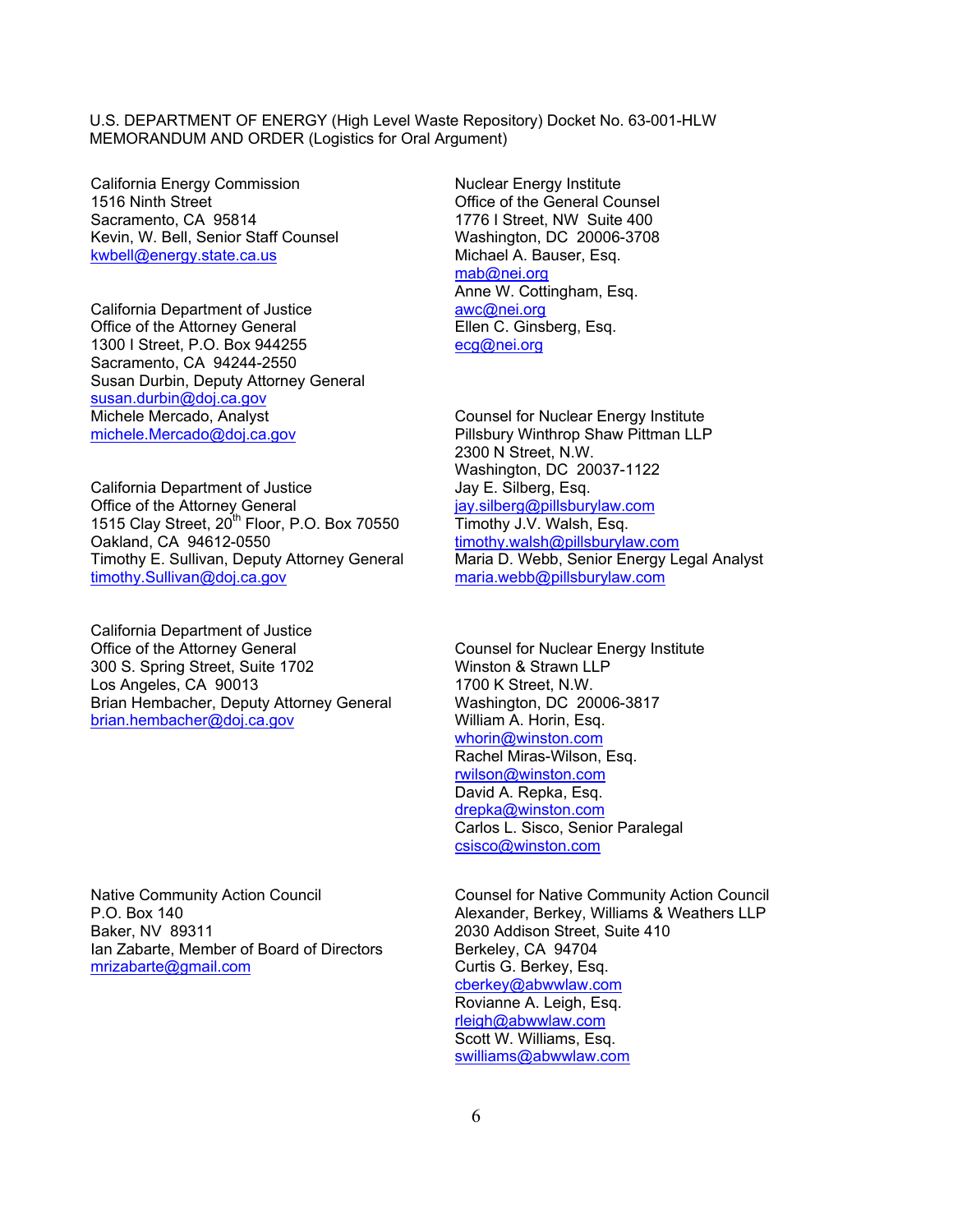Fredericks, Peebles, & Morgan LLP 1001 Second St. Sacramento, CA 95814 Felicia M. Brooks, Data Administrator fbrooks@ndnlaw.com Ross D. Colburn, Law Clerk rcolburn@ndnlaw.com Sally Eredia, Legal Secretary seredia@ndnlaw.com Darcie L. Houck, Esq. dhouck@ndnlaw.com Brian Niegemann, Office Manager bniegemann@ndnlaw.com John M. Peebles, Esq. jpeebles@ndnlaw.com Robert Rhoan, Esq. rrhoan@ndnlaw.com

Fredericks, Peebles, & Morgan LLP 3610 North 163<sup>rd</sup> Plaza Omaha, NE 68116 Shane Thin Elk, Esq. sthinelk@ndnlaw.com

Counsel for Joint Timbisha Shoshone Tribal Group Counsel for Joint Timbisha Shoshone Tribal Group Godfrey & Kahn, S.C. One East Main Street, Suite 500 P. O. Box 2719 Madison, WI 53701-2719 Julie Dobie, Legal Secretary jdobie@gklaw.com Steven A. Heinzen, Esq. sheinzen@gklaw.com Douglas M. Poland, Esq. dpoland@gklaw.com Hannah L. Renfro, Esq. hrenfro@gklaw.com Jacqueline Schwartz, Paralegal jschwartz@gklaw.com

> Godfrey & Kahn, S.C. 780 N. Water Street Milwaukee, WI 53202 Arthur J. Harrington, Esq. aharrington@gklaw.com

For Joint Timbisha Shoshone Tribal Group 3560 Savoy Boulevard Pahrump, NV 89601 Joe Kennedy, Executive Director joekennedy08@live.com Tameka Vazquez, Bookkeeper purpose\_driven12@yahoo.com